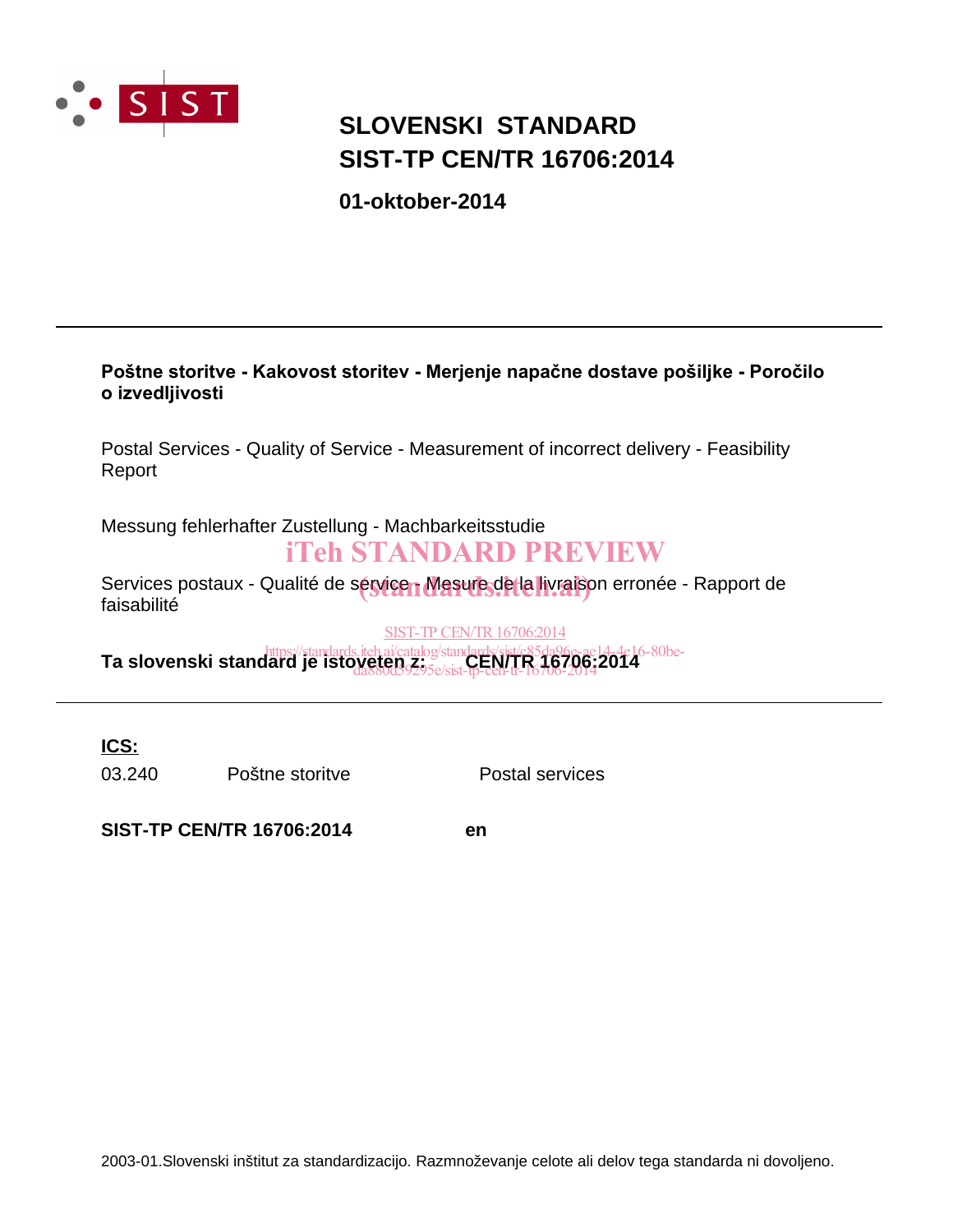## iTeh STANDARD PREVIEW (standards.iteh.ai)

SIST-TP CEN/TR 16706:2014 https://standards.iteh.ai/catalog/standards/sist/c85da96e-ae14-4e16-80beda880d59295e/sist-tp-cen-tr-16706-2014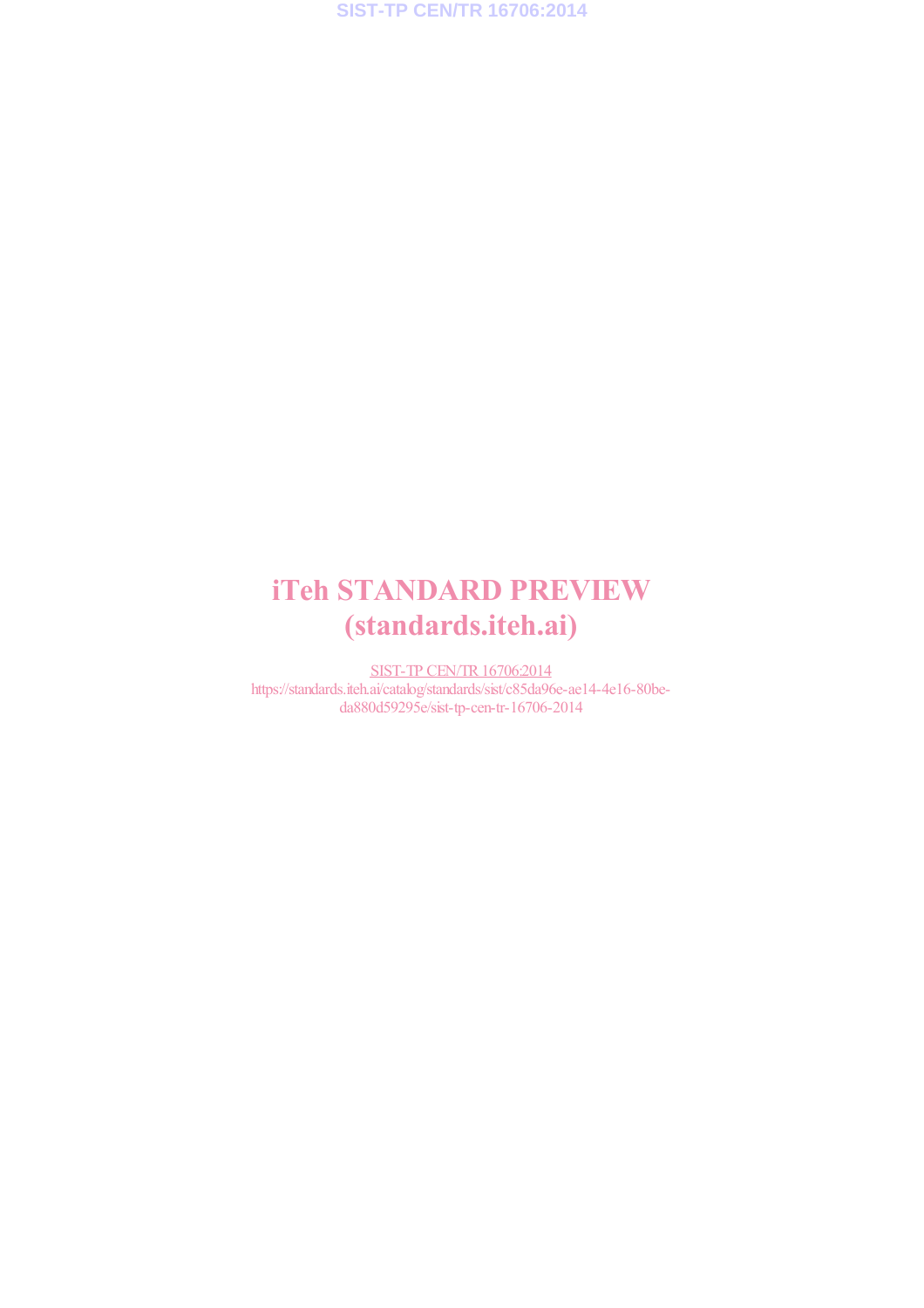#### **SIST-TP CEN/TR 16706:2014**

# TECHNICAL REPORT RAPPORT TECHNIQUE TECHNISCHER BERICHT

### **CEN/TR 16706**

July 2014

ICS 03.240

English Version

### Postal Services - Quality of Service - Measurement of incorrect delivery - Feasibility Report

Services postaux - Qualité de service - Mesure de la livraison erronée - Rapport de faisabilité

Messung fehlerhafter Zustellung - Machbarkeitsstudie

This Technical Report was approved by CEN on 7 June 2014. It has been drawn up by the Technical Committee CEN/TC 331.

CEN members are the national standards bodies of Austria, Belgium, Bulgaria, Croatia, Cyprus, Czech Republic, Denmark, Estonia, Finland, Former Yugoslav Republic of Macedonia, France, Germany, Greece, Hungary, Iceland, Ireland, Italy, Latvia, Lithuania, Luxembourg, Malta, Netherlands, Norway, Poland, Portugal, Romania, Slovakia, Slovenia, Spain, Sweden, Switzerland, Turkey and United Kingdom.

## iTeh STANDARD PREVIEW (standards.iteh.ai)

SIST-TP CEN/TR16706:2014 https://standards.iteh.ai/catalog/standards/sist/c85da96e-ae14-4e16-80beda880d59295e/sist-tp-cen-tr-16706-2014



EUROPEAN COMMITTEE FOR STANDARDIZATION COMITÉ EUROPÉEN DE NORMALISATION EUROPÄISCHES KOMITEE FÜR NORMUNG

**CEN-CENELEC Management Centre: Avenue Marnix 17, B-1000 Brussels** 

© 2014 CEN All rights of exploitation in any form and by any means reserved worldwide for CEN national Members.

Ref. No. CEN/TR 16706:2014 E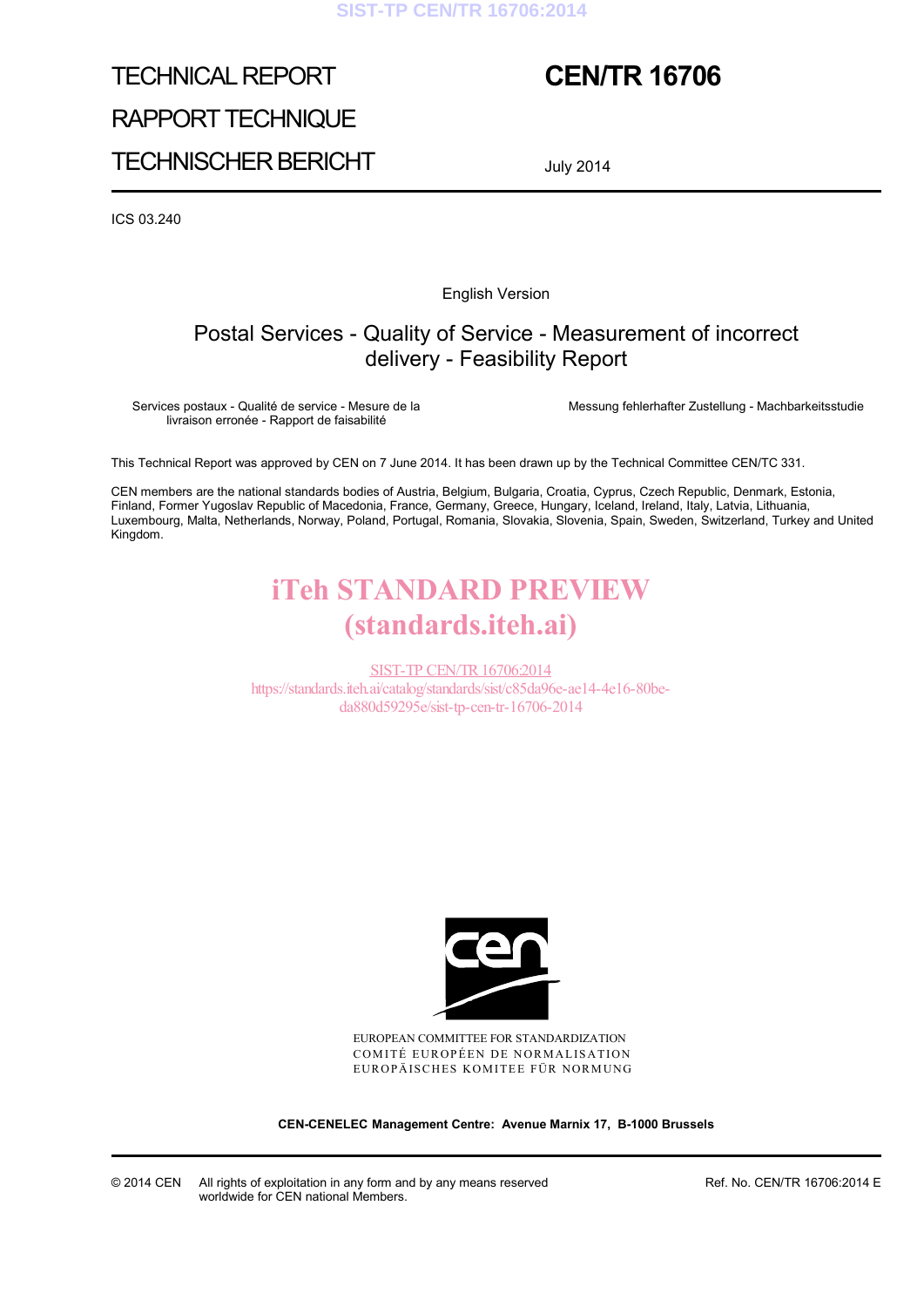### **SIST-TP CEN/TR 16706:2014**

### CEN/TR 16706:2014 (E)

### **Contents**

| 1                                                                               |                                                                                    |  |
|---------------------------------------------------------------------------------|------------------------------------------------------------------------------------|--|
| $\mathbf{2}$                                                                    |                                                                                    |  |
| 3                                                                               |                                                                                    |  |
| 4<br>4.1                                                                        |                                                                                    |  |
| 4.2                                                                             |                                                                                    |  |
| 4.3                                                                             |                                                                                    |  |
| 4.4                                                                             |                                                                                    |  |
| 4.5                                                                             |                                                                                    |  |
| 4.5.1                                                                           |                                                                                    |  |
| 4.5.2<br>4.5.3                                                                  |                                                                                    |  |
| 4.5.4                                                                           |                                                                                    |  |
| 4.5.5                                                                           |                                                                                    |  |
| 4.5.6                                                                           | What is the role (and influence) of address and addressing on correct delivery? 10 |  |
| 4.5.7                                                                           |                                                                                    |  |
| 4.6                                                                             | Main issues which arise from our research a r.d.s. iteh.ai)                        |  |
| 4.6.1<br>4.6.2                                                                  |                                                                                    |  |
| 4.6.3                                                                           |                                                                                    |  |
| 4.6.4                                                                           |                                                                                    |  |
| 4.7                                                                             |                                                                                    |  |
| 4.7.1                                                                           |                                                                                    |  |
| 4.7.2                                                                           |                                                                                    |  |
| 4.7.3                                                                           |                                                                                    |  |
| 4.8                                                                             |                                                                                    |  |
| Annex A (informative) Measurement of wrong delivery and correct notification 16 |                                                                                    |  |
| A.1                                                                             |                                                                                    |  |
| A.2                                                                             |                                                                                    |  |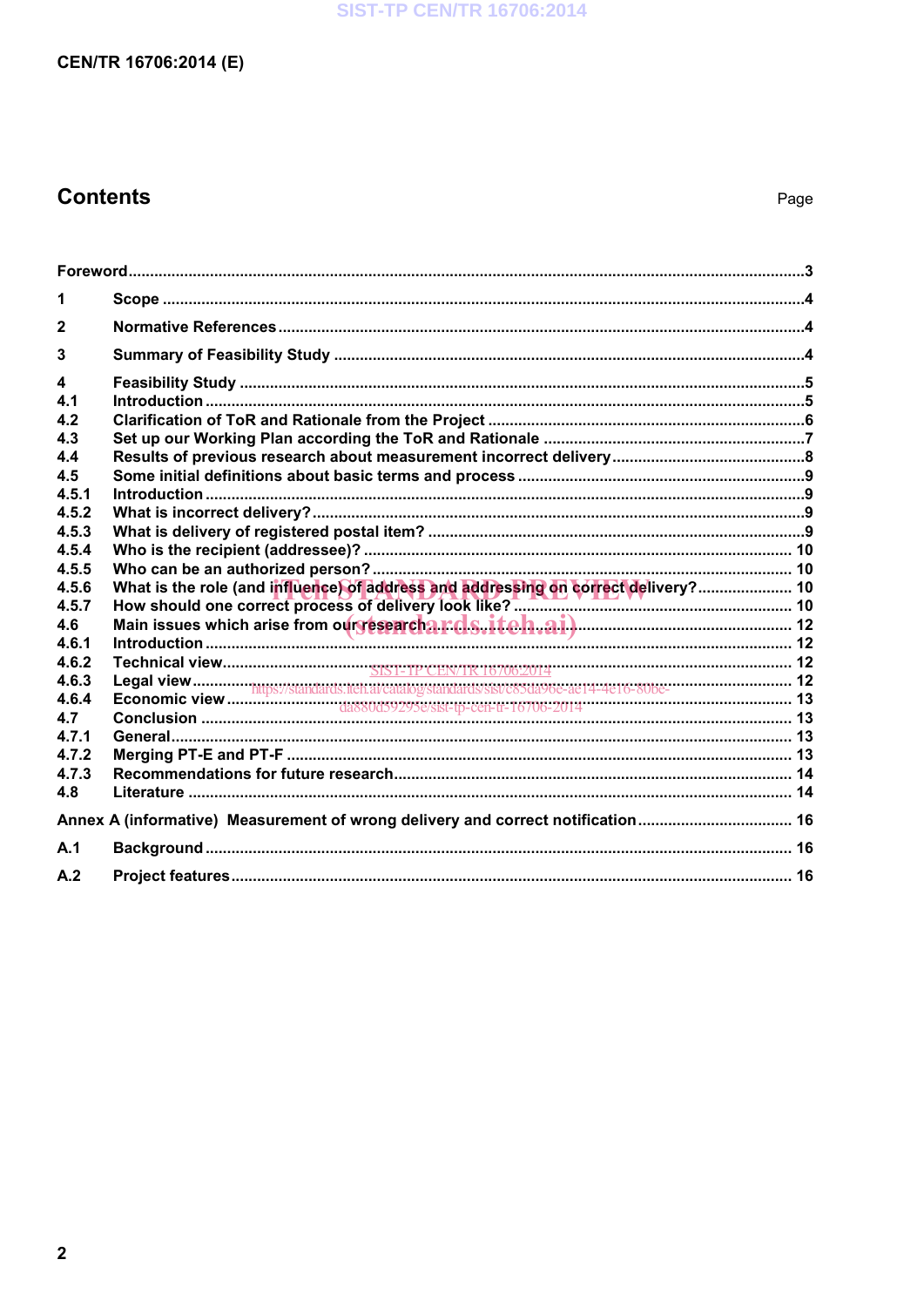### **Foreword**

This document (CEN/TR 16706:2014) has been prepared by Technical Committee CEN/TC 331 "Postal services", the secretariat of which is held by NEN.

Attention is drawn to the possibility that some of the elements of this document may be the subject of patent rights. CEN [and/or CENELEC] shall not be held responsible for identifying any or all such patent rights.

## iTeh STANDARD PREVIEW (standards.iteh.ai)

SIST-TP CEN/TR16706:2014 https://standards.iteh.ai/catalog/standards/sist/c85da96e-ae14-4e16-80beda880d59295e/sist-tp-cen-tr-16706-2014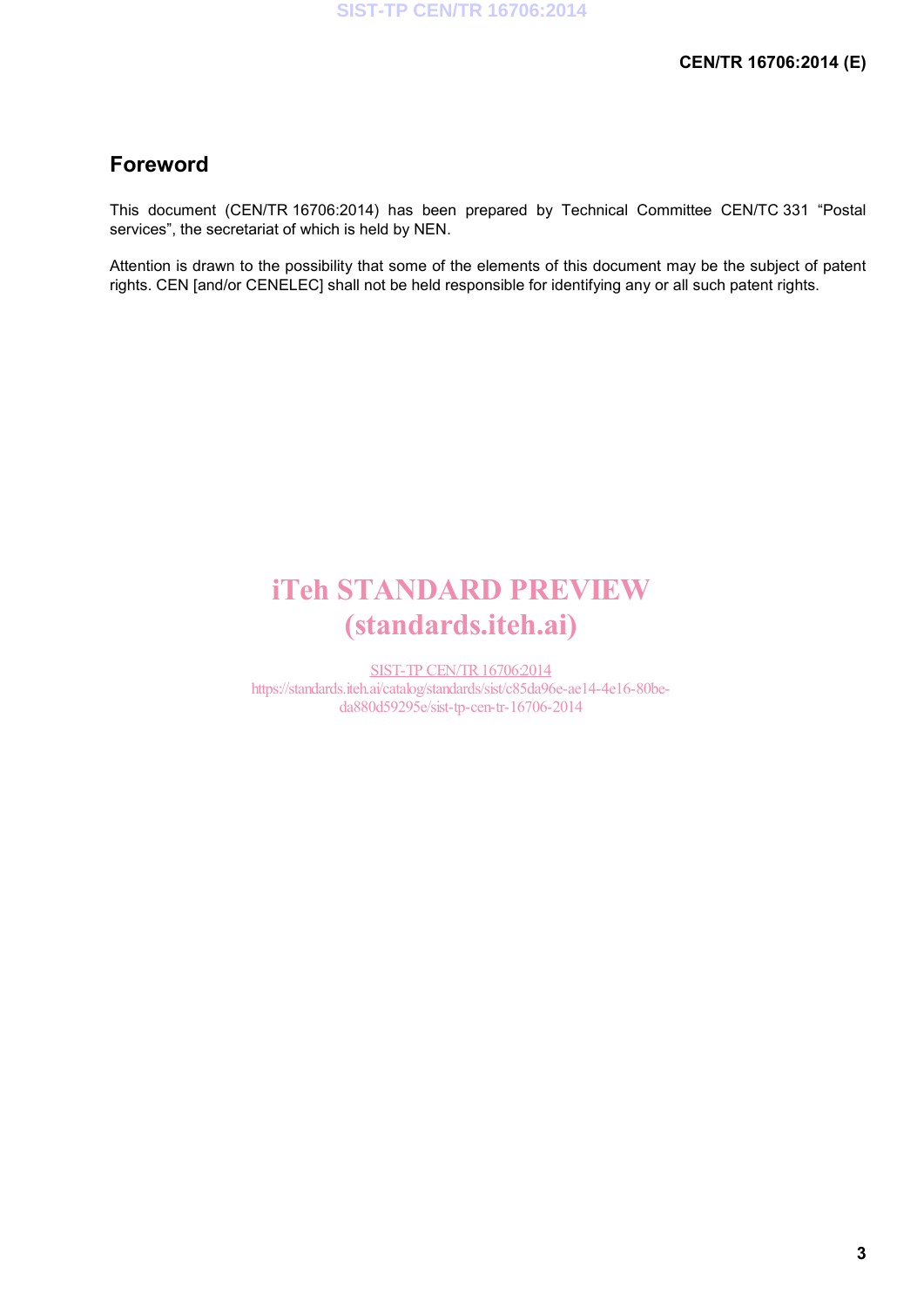#### **CEN/TR 16706:2014 (E)**

#### **1 Scope**

This Technical Report provides the results of a feasibility study to determine whether a European Standard for the measurement of incorrect delivery could be developed. CEN/TC331 decided a European Standard was not feasible but that the results should be kept and the report transferred into this Technical Report.

NOTE 1 At the end of 2011, TC/331/WG1 established Project Team F to research the measurement of incorrect delivery in accordance with the tender "RENEWED open call for project team experts for the execution of the work called for in the grant agreement SA/CEN/ENTR/EFTA/428/2009-06 Postal Services - Elaboration and adoption of standards documents in the EU and EFTA". The Working Plan of PT F was approved at the plenary meeting of CEN/TC 331 in December 2011.

NOTE 2 According to the Working plan, PT-F presented to the TC/331/WG1 a first report at the meeting in Belgrade in March 2012. PT-F expressed the opinion that the development of a standard was not feasible and that they suspected that a standardization document would not produce the expected results, that is a reduction in the number of incorrectly delivered postal items. PT-F highlighted that such a measurement system had no capability to recognize and record when a real event occurred (only when the sender and/or the receiver submitted a complaint), and therefore it will be unreliable. PT-F also mentioned the difficulty in finding existing and feasible measurement methods which would reliably measure such rare events.

NOTE 3 In an open discussion with WG1 members at the March 2012 meeting, PT-F also mentioned a previous Feasibility Study and other research which came to the same conclusion that such a measurement is not feasible. PT-F and WG1 proposed to TC331 to adopt the feasibility study on "Measurement of incorrect delivery" at the Plenary Meeting in Ljubljana in May 2012.

## **2** Normative Reference**s Teh STANDARD PREVIEW**

None.

### (standards.iteh.ai)

#### **3 Summary of Feasibility Study** SIST-TP CEN/TR16706:2014

https://standards.iteh.ai/catalog/standards/sist/c85da96e-ae14-4e16-80be-

The task has been to produce a feasibility study for measurement of incorrect delivery. PT-F focused on the following two issues:

how to find an appropriate measurement system and a measurement method; and

how to find a unambiguous and clear definition for incorrect delivery which will be unanimously accepted.

An appropriate measurement system is very difficult to establish as it shall be able to recognize incorrect deliveries in amongst mail that has been correctly delivered. Use of customer complaint data would not provide a reliable estimate as the intended recipient may not be aware an item has been incorrectly delivered.

A method by which it would be feasible to measure the number of incorrect deliveries is almost impossible to define, because these are rare events. Some indicators suggest that incorrect delivery occurs once in 100000, or more, correct deliveries (according to available data from EN 14012). Although a number of approaches were discussed, with those which are currently used in the postal measurements (test mail and real mail); telephone studies, field studies and others in social research, PT-F concluded that there is no one feasible method to measure such rare events.

The definition of incorrect delivery is directly related to any deviation from the correct delivery. Because the definitions and procedures for correct delivery vary by country PT-F was faced with many differences when they tried to propose a common definition for the term "incorrect delivery".

Incorrect delivery may have two aspects: delivery to an unauthorized person, which is usually regulated by national postal legislation, and the improper procedure of confirmation, which postal operators usually define with product and service manuals. Who can be the authorized person is difficult to define and may differ for every country due to different legal systems and numerous national legislations. A further complication is that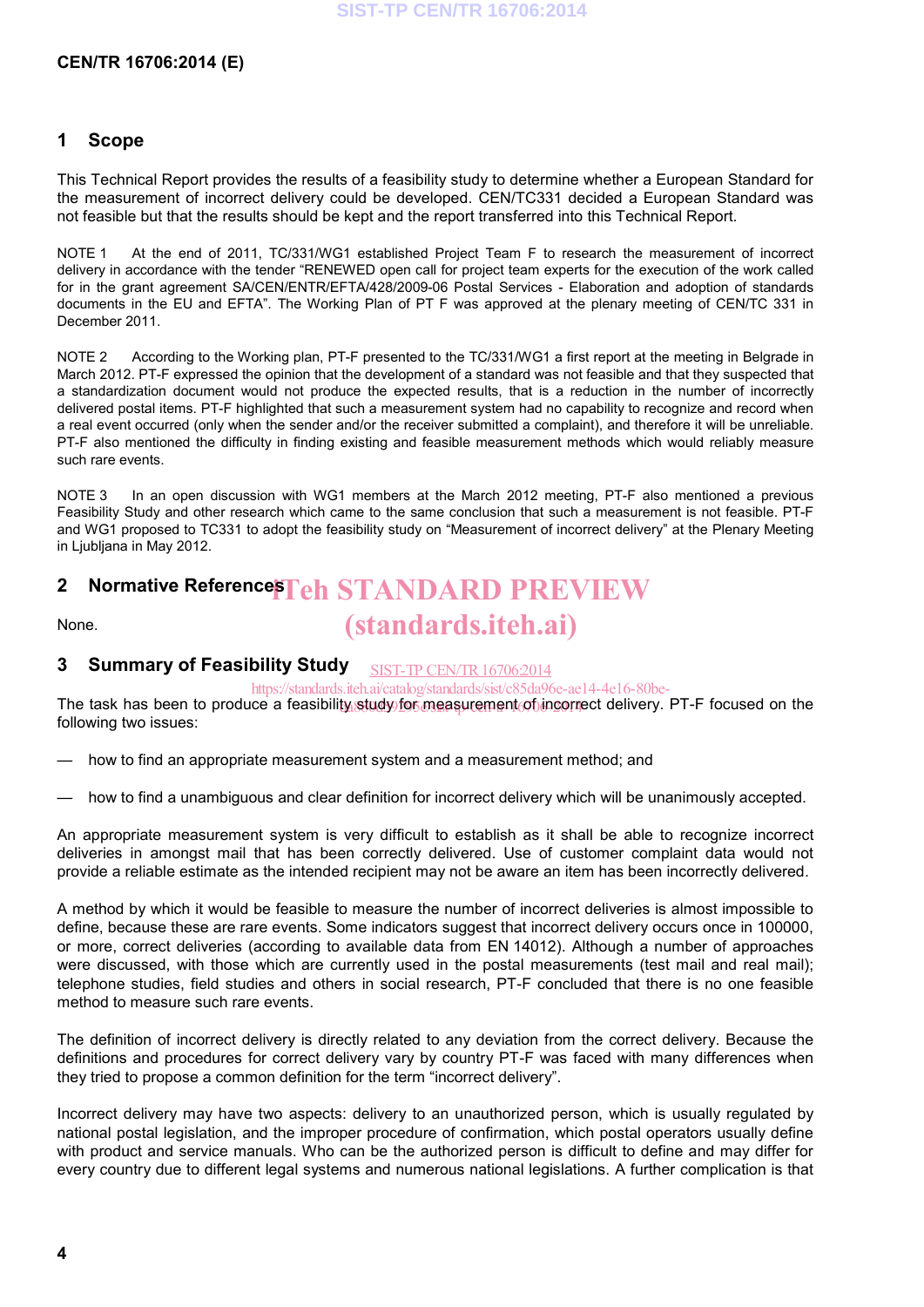it is often difficult to determine who has been responsible for an incorrectly delivery. For example, if the sender wrongly addressed the postal item, and the postman delivers that item as addressed, is it a correct or an incorrect delivery? When an unwanted event happens there is an obligation to determine who was responsible for the incorrect delivery; the sender or the postman or even an objective circumstance. However, this means that it is necessary to separately assess each event before it can be determined that it is an incorrect delivery.

To conclude, if it is impossible to build a measurement system that will identify each unwanted event when it happens, if it is impossible to find an acceptable method by which such rare event can be measured, if it is impossible to determine at the time of the event who is responsible for the incorrect delivery, if it is impossible to find a common definition of who can be authorized person in numerous postal legislative acts,..., then this is why it was concluded that the measurement of incorrect delivery was not an appropriate topic for a standard.

In accordance with the conclusion, it should be noted that the previous feasibility studies all rejected the possibility of developing a standards for the measurement of incorrect delivery. In this sense, we wish to note that we reviewed a lot of postal studies, legal acts and standards where we found direct and indirect support for that conclusion. Finally, let's look at the reasons why it's impossible to continue this project from technical, legislative and economic points of view.

From a technical point of view, it is difficult to find an adequate method for measuring the number of incorrect deliveries because it is a very rare event. Also, it is very hard to set up a recognizing system which would be responsible for detection of all unwanted events. Now, systems count only events when the sender or the addressee complain about incorrect delivery, which NPO collects using EN 14012, and where he determinates the responsibility and yearly publishes the cumulative results.

From a legal point of view, it is not possible to provide a common definition for the event of incorrect delivery<br>due to different legislative systems and the large number of different postal legislative solutions. Neither due to different legislative systems and the large number of different postal legislative solutions. Neither is it possible to standardize who could be the authorized persons for all countries or how the procedure of possible to standardize who could be the authorized persons for all countries or how the procedure of notification for all postal operators be consistently performed? Therefore, how can we measure events that we do not know for sure have occurred?

#### SIST-TP CEN/TR16706:2014

From an economic plins://standards.iteh.ai/catalog/standards/sist/c85da96e-ae1614de16-80b6F documents, would be very expensive without clear benefits for customers, regulators or operators. Also, our consideration suggests that quality postal inspection or supervision could be a better solution for resolving rare cases of incorrect delivery than measurement.

Therefore, our final conclusion based on technical, legal, economic and other aspects is that a continuation of the project "measurement of incorrect delivery" is not feasible.

### **4 Feasibility Study**

### **4.1 Introduction**

The main task of when preparing a feasibility study (FS) is to investigate the positive and negative results of a planned project before it starts. In other words, for developing the FS it is necessary to review legal, economic, technical and other factors, according to a project's Terms of Reference (ToR), in order to objectively identify the strengths and weaknesses of the proposed investment and the prospects for success.

Therefore in the FS we first tried to explain most important parts of project "ToR and Rationale" which we received with the Agreement and basic concept of our Work Plans, which are adopted in official meetings. Then we will present postal literature, standardization documents and other documents about this subject and what we found during research as well as provide some definitions and explanations of basic issues, which are necessary for understanding this subject. At the end we will analyse the prescribed project task from a technical, economic and legal view and give conclusions and recommendations.

Figure 1 shows the concept of the FS.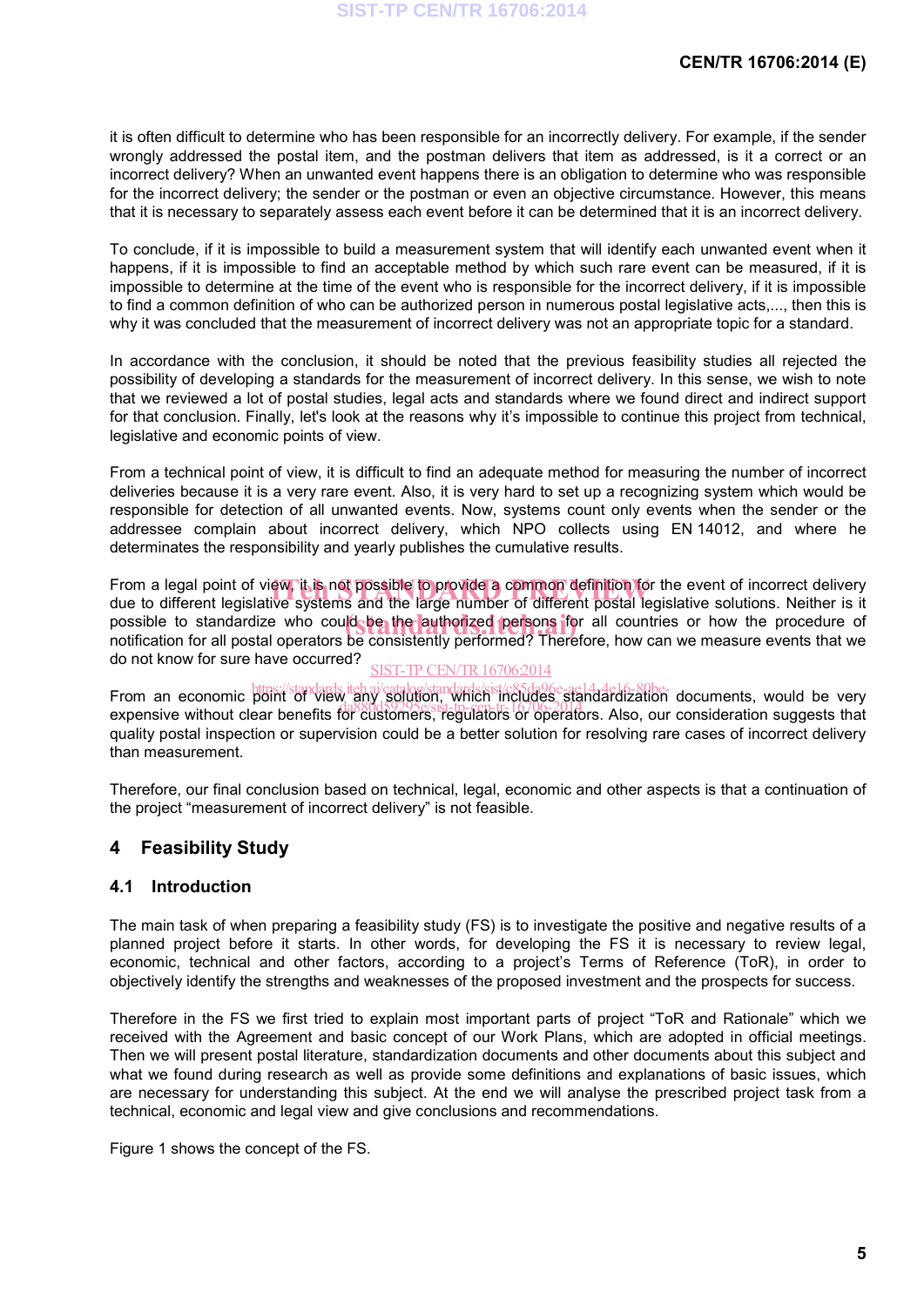

### **4.2 Clarification of ToR and Rationale from the Project**

According to the Terms of Reference (ToR) of the Project, the objective of Project Team F (PT-F) is to study the feasibility of a standard in its 1st phase and, if appropriate, to provide a draft standard for the Measurement of incorrect delivery in its 2nd phase. The deadline for the 1st phase was set at 14 months (2 months for Working Plan and 12 months for the Feasibility Study) and, if TC/331 agreed to start the 2nd phase, a further 18 months. However, in collaboration with WG1, members of PT-F propose that TC/331 should accept the recommendation that it is not feasible to develop a standard for the "measurement of incorrect delivery" and therefore to end the project after the first phase. Here are some explanations for such a decision.

The rationale of the ToR states that: "Registered postal items contain – by nature – important messages or goods. Any of such items, which may be delivered to a person not being authorized to receive them may cause substantial problems, even if the correct addressee receives it afterwards. The knowledge of the quality performed by the operator would therefore give the customer an indication, to which extent registered postal items are delivered."

A registered postal item according to the Postal Directive, is a postal service of "providing a flat-rate guarantee against risks of loss, theft or damage and supplying the sender, where appropriate upon request, with proof of the handing in of the postal item and/or of its delivery to the addressee". Also, it is similarly described in the Universal Postal Convention. So, based on above it is one of the key tasks to give a clear answer on who is authorized to receive a postal item because this event "may cause substantial problems, even if the correct addressee receives it afterwards". Therefore, special attention was paid to this issue, which we will explain later.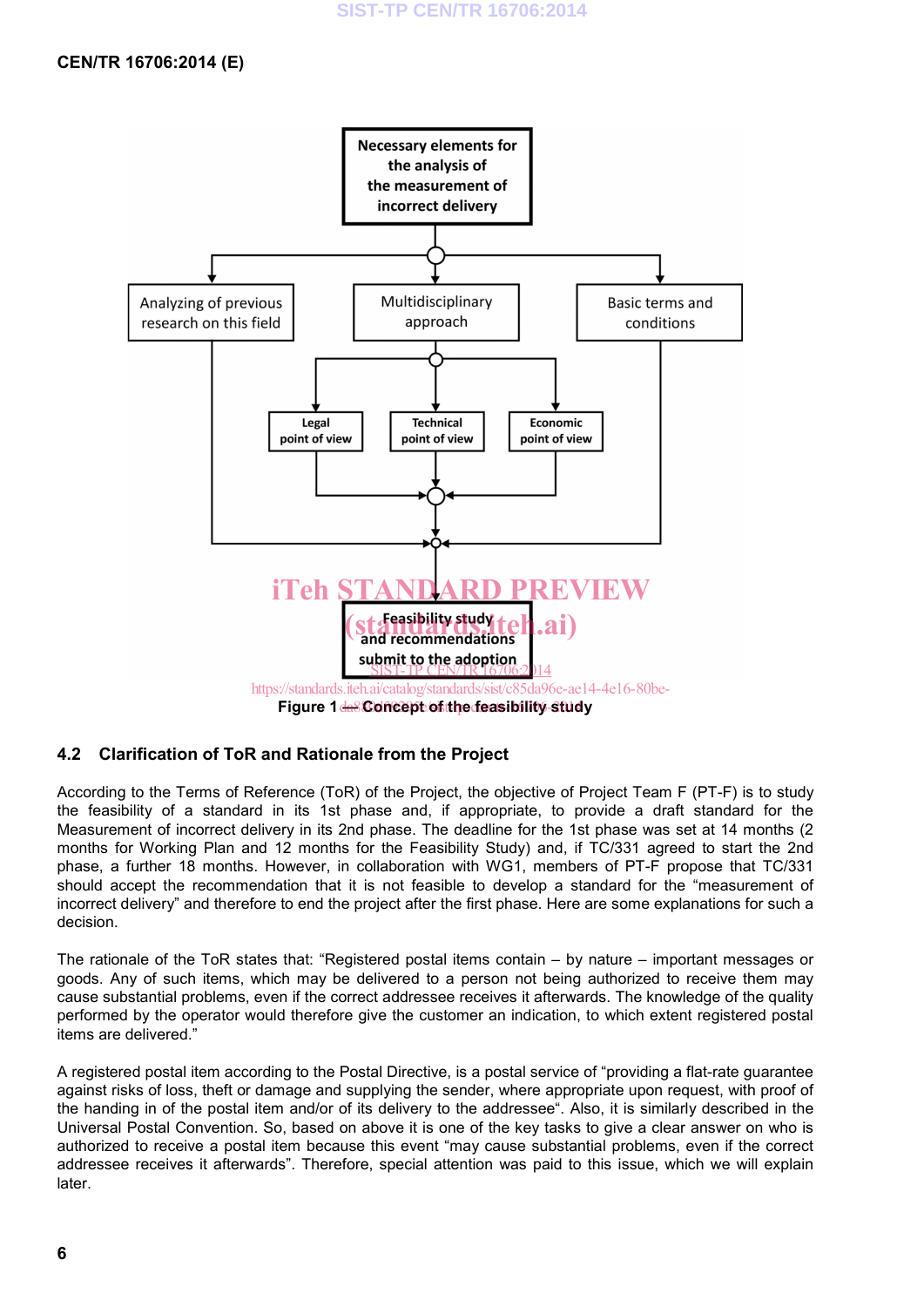The part of the ToR that states: "The knowledge of the quality performed by the operator would therefore give the customer an indication, to which extend registered postal items are delivered" we find to be redundant because, according the standard EN 14012:2008, postal operators already have an obligation to collect the number of complaints about domestic and cross-border mail (see EN 14012:2008, Tables I.3.2 and I.3.4) in three separate columns: the total number of complaints for all postal items, of which are "justified complaints" (differentiation from non-justified complaints) and of which are complaints with compensation (what basically means how many complaints have for registered items) as well as according 12 different rows (criteria), including "misdelivery" (definition in EN 14012 is: 3.20 misdelivery - complaint about postal item delivered to the wrong address or the wrong addressee), what basically could be "an indication, to which extent registered postal items are delivered" for customers. Also, postal operators have an obligation to publish this "Report of complaints handling" where users could find out the exact number of incorrect deliveries during the last year and therefore we see no need for an additional explanation of this issue.

The last part of the rationale states: "This work will specify requirements for a method and its implementation aiming at measuring another aspect of the quality of delivery. It deals specifically with registered postal items delivered to someone not authorized to receive them." Unfortunately, methods for measurement of very rare events (in our case more than 0,000000X of all postal items in traffic) are limited and mostly unreliable. A measurement system, which will be able to recognize every event when a registered postal items was delivered to someone who was not authorized to receive it, besides when addressee or sender submits complaints (which is the only source of information about this unwanted event by now), could be very hard to build up or even impossible. We will also explain these issues in further clauses.

#### **4.3 Set up our Working Plan according the ToR and Rationale**

A Working Plan was established with four steps; the first step was to exchange ideas about the scope and<br>rationale from the ToR and to discuss the vision in accordance with those objectives and tasks. Two rationale from the ToR and to discuss the vision in accordance with those objectives and tasks. Two objectives were determined: (standards.iteh.ai)

- to identify market needs for the measurement of the incorrect delivery of registered items and<br>SIST-TP CEN/TR 16706:2014
- to find an appropriate method with ai/catalog/standards/sist/c85da96e-ae14-4e16-80be-ct delivery. da880d59295e/sist-tp-cen-tr-16706-2014

Also, in order that to accomplish those objectives, it would be necessary to first identify and define the basic terms of the task, e.g. what is incorrect delivery, who may be an authorized person according to national legislation and how a system could recognize that an unwanted event (incorrect delivery) occurred.

In a second step it was planned to explore available postal literature, standardization documents and good practice. After we finished this step, we could say that we found and reviewed many studies on postal operations, got familiar with different forms of normative documents and sent many e-mails to our professional colleagues in other countries, but we have not found many sources where our subject was widely and competently discussed.

In some studies, where we found some discussions about miss-delivery in general, usually those subjects are described in the manner: yes, this is very important issue in regard of quality service, because users react much worse than when postal operator loses their postal items. Also, when users make ranking of all improper handling with their postal item from bad to worse, miss-delivery is usually in the middle of ranking list. But, when researchers asked a direct question about their experience, mostly all users say that they have no practical knowledge. Also, according to reports of quality service, which we found on Internet, as well as in direct contact with our professional colleagues in other countries, we found that this occasion (incorrect delivery) was the rarest indicator of quality service. Therefore we concluded that incorrect delivery is a very rare event, but once, when it happens, it has much effect on the consumers' perspective of the quality of the postal service.

During the research of postal legislation and other postal studies, we were faced with a lot of different definitions about who is the authorized person for a correct delivery. Different legal systems, different national laws and different postal laws in different states make it nearly impossible to define this authorized person. Also, when we add different meanings and different ways of writing the address on postal items in different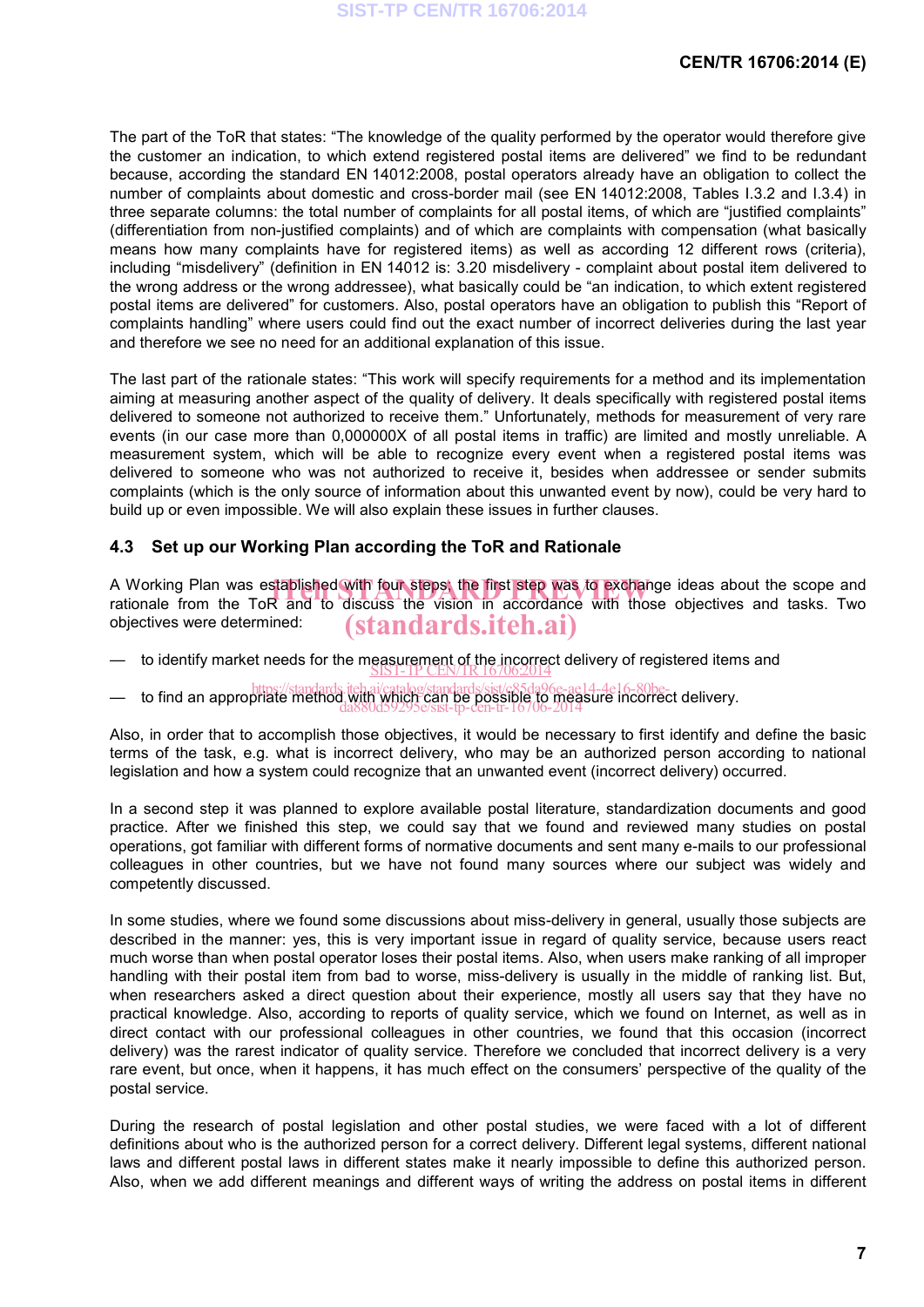#### **CEN/TR 16706:2014 (E)**

states, unique differentiation of who is the authorized person becomes more and more unclear. Due to that reason, we decided that we should also include addressing in our project because that issue has a very important impact on delivery.

Next important and major issue of our project was to find a method of measurement. We expected initially that it would be very difficult to find an appropriate answer to this question and for that reason we were very focused on this issue during research. We presumed that an incorrect delivery is a very rare event, but after we consulted literature and our professional colleagues in other countries, we were surprised how rare this event truly is. So, we concluded that a traditional method for measurement with test items cannot be an option, that a direct telephone survey with addressees who reported incorrect delivery is not representative, that field research on a representative geographic area is much too expensive and so on. So, from the start, we predicted that we were facing a questionable mission.

#### **4.4 Results of previous research about measurement incorrect delivery**

In this clause we will point out the studies compatible to our task which are leading to the same conclusions. The first study is the feasibility study "Measurement of wrong delivery and correct notification" which was produced from the CEN/TC331/WG1/PT8. WG1 had set up for 4 different projects, where 2 projects ended with Technical Reports ("Quality of access to postal services" and "Information available on postal services") and 2 projects ended without a standardization document ("Measurement of wrong delivery" and "Measurement of correct notification"). For our project "Measurement of incorrect delivery" both these previous projects may be relevant, because incorrect delivery, according to the explanation of our ToR, can be understood as delivery to the wrong person or as an incorrect notification procedure.

In those projects PT8 defined four possible reasons for wrong delivery and we used these definitions in a<br>similar way, but instead of "wrong delivery" we used "authorized person". Their first definition "delivery to the similar way, but instead of "wrong delivery" we used "authorized person". Their first definition "delivery to the wrong address and to the wrong person" could be translated as "delivery to the unauthorized person" which is either the result of an error by the postman or by a mistake made by the sender when he/she is writing the either the result of an error by the postman or by a mistake made by the sender when he/she is writing the address and therefore, this shall be judged on a case by case basis. Second (theoretically), "delivery to the address and therefore, this shall be judged on a case, by easy pass, become (theoretically), delivery to the interpretation, is a correct delivery because the wong address, but to the address where, an authorized person lives, not as a polyce delivery because the<br>sender only indicates the address where, an authorized person lives, not as an order to hand over the item exclusively at this address. Third, "delivery to the address indicated on the item, but the recipient not living there", probably referred only to ordinary mail because, for registered item, the postman needs to ask the receiver for a record of delivery (otherwise it is a postman error which has infringed the correct procedures, but which, statistically speaking, is virtually impossible to measure). Only, delivery to the right address, but to the non-authorized person, is an issue according to our task and we can consider this as an incorrect delivery because the sender, according to national postal laws, usually orders the delivery of his postal item exclusively to the person marked on the envelope.

Also, PT8 investigated three possible reasons in "Measurement of Correct Notification", which we also analysed, and we came to the same conclusions. They wrote: "On the one hand there are different products where a notification may take place, there is one circumstance (absence of the receiver) when a notification should take place and there are different features a notification should contain rightly". Also, they mentioned that incorrect notification is a rarer event than a wrong delivery and that statistical requirements as well as costs of measurement would be higher than for a wrong delivery. Therefore, they came to the same conclusions as we do: "PT8 felt unable to draft a standard according multiple features and requests, especially in the light of the different approaches and regulations on these topics in the European countries."

In "Report on the Quality of Service and the End-user Satisfaction", which was produced by ERGP in November 2011, our NRA colleagues investigated via a questionnaire different issues about procedure of delivery. Less than 1/3 of all NRAs indicate that they have some kind problems with registered services in the delivery phase and specified: "many variations of registered items with specific delivery conditions, leaving notification without any attempt of delivery, incorrect disposals, in domestic traffic return to sender within 3 days, lack of possibility to fully trace registered items and other failures in delivery". After we carefully read the whole report and discussed it together, we concluded that 67 % of all NRA's have no specific problems regarding their registered service as well as the above mentioned reasons could be in relation with the term "incorrect delivery as whole" but those cannot be measured in the same way.